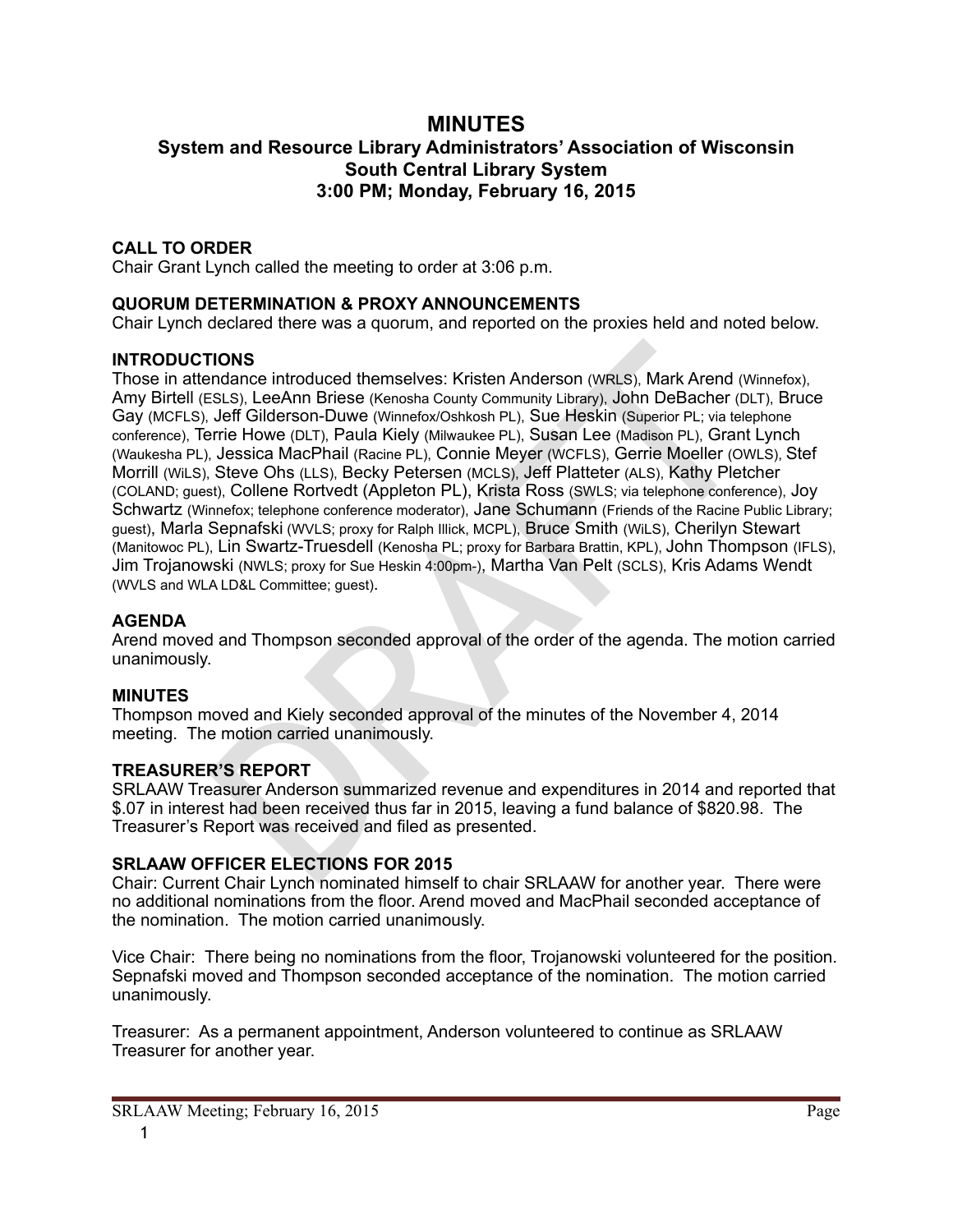# **NATIONAL LIBRARY LEGISLATIVE DAY (NLLD) – SRLAAW REPRESENTATIVE**

Chair Lynch indicated his willingness to again represent SRLAAW at NLLD in Washington, D.C. Kiely commented on the benefit for Chair Lynch to attend again, both for consistency and for developing relationships, on behalf of SRLAAW. As no one else volunteered, Chair Lynch will attend the 2015 NLLD and follow-up with a report to the group.

## **LSTA 2015 AND 2016 (this discussion came after the following agenda item)**

DeBacher reported that DLT did not meet the IMLS maintenance of effort requirement in federal years 2011-2012 due primarily to the 10% budget cut in the state's support of public library systems. DLT applied for a waiver of the MOE penalty, but the IMLS denied the request. DLT appealed, and the appeal was also denied. As a result, the 2015 LSTA appropriation was reduced by 4.7%, and DLT received \$135,000 less than they would have otherwise received. Fortunately, the 2015 budget planned for this to occur.

Howe talked about an "indirect cost", a new option available to LSTA grantees. While this new expenditure option may be considered as soon as this year, the reassessed grant budget would need to be negotiated with DPI. Additionally, inclusion of indirect costs would not increase grant amounts.

#### **COLAND'S STRATEGIC VISION FOR LIBRARY SYSTEMS IN THE 21ST CENTURY (this discussion came before the agenda item above)**

the 2015 budget planned for this to occur.<br>
about an "indirect cost", a new option available to LSTA grantees. While<br>
option may be considered as soon as this year, the reassessed grant bue<br>
egotiated with DPI. Additionall Pletcher, COLAND representative, reviewed the recommendations and roadmap "Strategic Vision for Library Systems in the 21st Century" documents shared with SRLAAW. She mentioned that a major recommendation which came out of the December 2014 joint meeting of the COLAND workgroup and LEAN Study Committee was to focus first on system service redesign, and then on system consolidation. COLAND then asked the LEAN Study Committee to create a roadmap for moving the process forward. WiLS (Smith) drafted a roadmap, and presented that document along with a statewide ILS report to COLAND at its January 2015 meeting. The roadmap suggests a process for service design with involvement by the library community and a budget of \$500,000 for two project managers, travel costs for committee members, etc.

Sepnafski asked if it was okay to share the two documents with member libraries. Pletcher indicated that both documents were now on the website and could be shared as needed. She mentioned that while the documents were approved in January 2015, COLAND wanted to discuss the documents with State Superintended Evers before sharing them with the library community. She noted that Evers endorsed the process and timeline and encouraged COLAND to seek funding for it.

Kiely wondered if there was a fiscal analysis or feasibility study done over the long term and, if not, when that would be done. Pletcher referred to cost savings in the LEAN study, and Kiely commented that the costs in the LEAN study were not complete and that the implementation costs were not included in that report. She suggested that a long-term ROI analysis be done prior to finalizing any decisions. Smith indicated that cost assessments and comparisons of different models and options would be done, and pilots of recommendations would be tested prior to full implementation. Kiely asked if funds were available for fiscal planning expertise outside of what was available through project managers. DeBacher indicated that funds were available for specific subject experts.

Pletcher then highlighted the next phase of the process which was to find funding for the proposal. As DPI's budget had already been submitted, and the Governor's draft budget already completed, COLAND's strategy was to influence the Joint Finance Committee process. A visit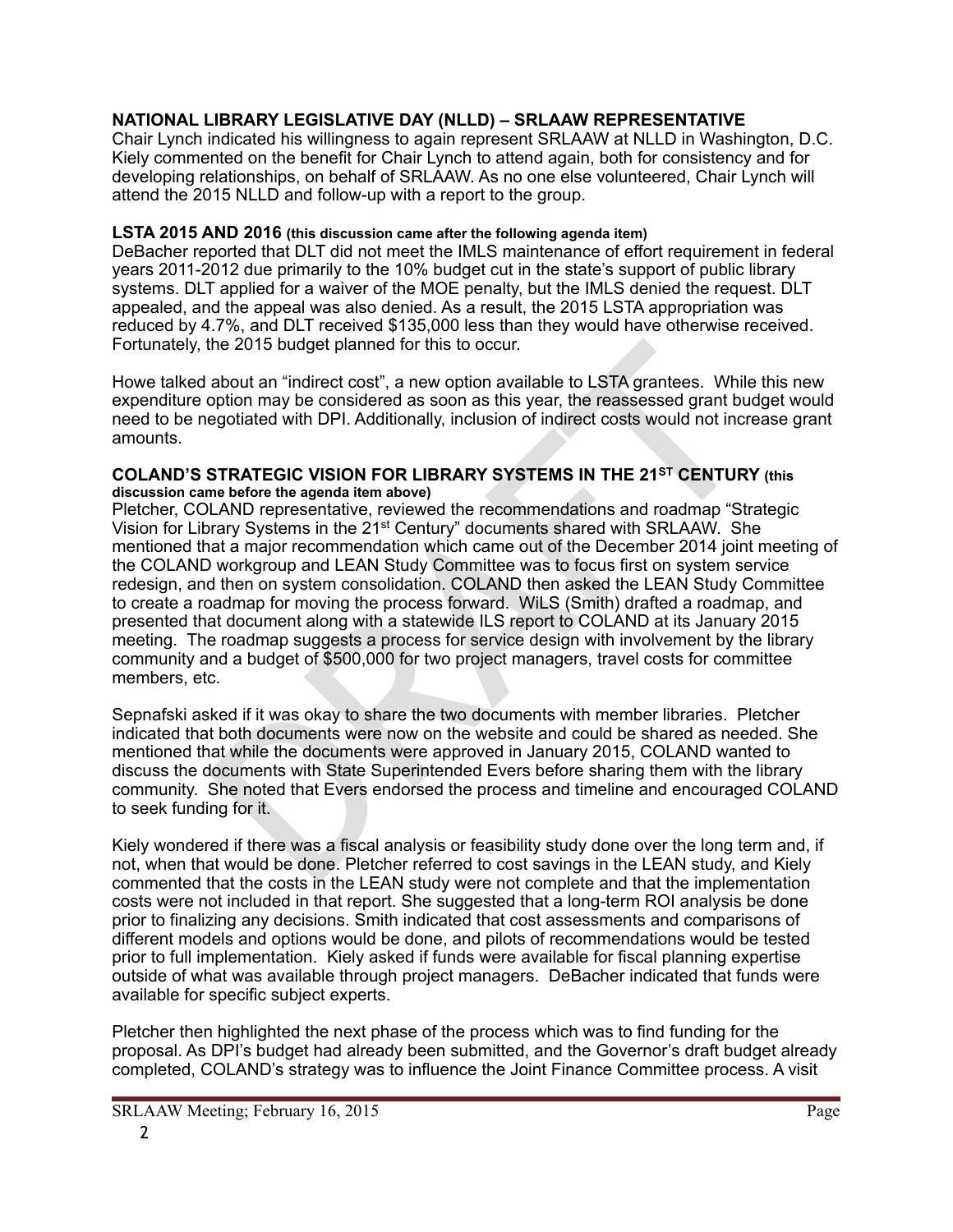with one JFC member was completed and others were being scheduled. Should the proposal get into the state budget through JFC, the project will move forward on July 1<sup>st</sup>. If not, a new strategy to move this project forward would need to be developed.

Trojanowski shared a concern that SRLAAW and the WLA Board were the only groups that knew about this proposal, and that it likely that information about the project had not reached more than 10% of public library directors in the state. He stated that we needed to ensure communication across the state and opportunities for libraries to participate in the process. Pletcher replied that a meeting/webinar had not yet been scheduled but that it was a helpful suggestion.

DeBacher indicated that COLAND may be sharing information through the *WI Libraries for Everyone* blog but did not want this to occur prior to WLA's Library Legislative Day. Official language had not yet been developed, and presenting inconsistent messages to legislators could confuse the process. Pletcher mentioned that official language may be available in March.

Wendt mentioned that the best message to give legislators during WLA's LLD was that we were here as a resource for our representatives in the future.

of not yet been developed, and presenting inconsistent messages to legislative and to the yet been developed, and presenting inconsistent message to give local language may be availab<br>oned that the best message to give leg Gilderson-Duwe questioned what should be shared with legislators following WLA's LLD, as Winnefox had planned to meet with a legislator to do a READ poster. Chair Lynch recommended that standardized talking points be available. Wendt indicated that talking points were not available now, but that they would be soon. Pletcher stated that she would follow up with the group, pending the outcome of her visit with another JFC member. Gilderson-Duwe requested that COLAND let SRLAAW know when and how to discuss this proposal.

Birtell commented that SRLAAW leaders should be empowered to speak, that being told to not speak is disheartening. She understood that consistency of message was necessary but that, collectively, we could have been sending a message tomorrow rather than having to wait a month.

Gilderson-Duwe clarified that he didn't feel disempowered. He trusts the strategy and will hold his fire until it is most effective.

Birtell asked for a timeline of the bill. DeBacher said that this would not be a bill but rather a part of the much larger budget bill.

Pletcher asked for patience during this process. The "ask" wasn't on the table yet, and COLAND was still having exploratory conversations with leaders. If a legislator were to champion this project, a strategy for moving it forward would be available.

Thompson advised that the LEAN Study Committee looked at this project as a reallocation of costs to improve services rather than as an analysis of "savings". An analysis of savings would focus on cuts to funding.

Pletcher mentioned that the theme coming out of the JFC is about saving money.

In conclusion, Pletcher reminded SRLAAW that the documents shared with them were on the COLAND website. If anyone had additional questions or concerns, members were encouraged to contact Nita Burke (COLAND) or Rosalyn Wise (DPI).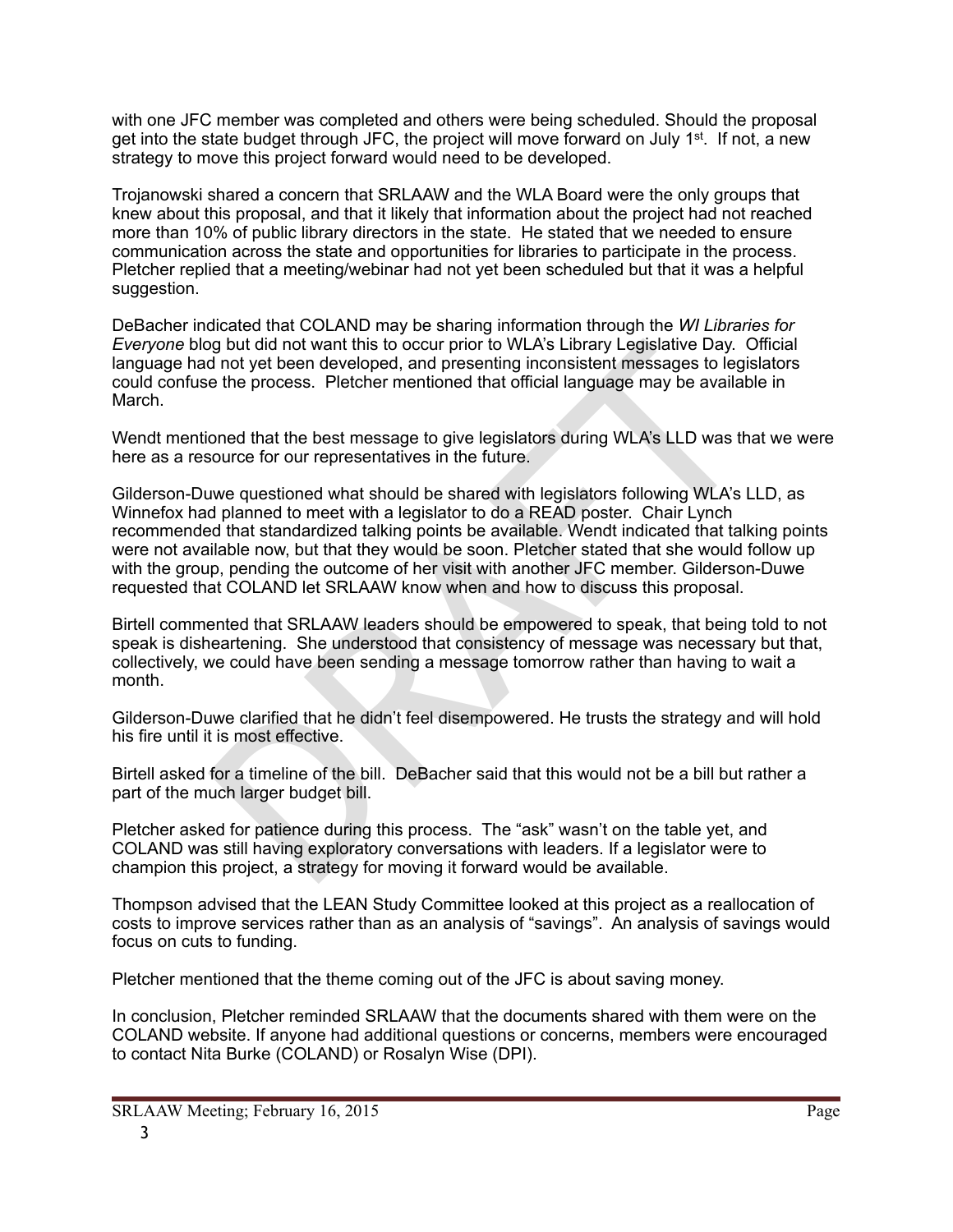## **LIBRARY RENTAL FEES**

Stewart mentioned that *The Atlantic* article "Rethinking Government: Why We Need Library [Rental Fees" \(http://www.theatlantic.com/national/archive/2011/07/rethinking-government-why](http://www.theatlantic.com/national/archive/2011/07/rethinking-government-why-we-need-library-rental-fees/242266/)we-need-library-rental-fees/242266/) had circulated throughout the Manitowoc community several times over the last few years, and most recently at last year's community planning session. During that session, in which community members and local leaders addressed the budget gap, people offered that they would pay to be members of the library, and expressed disappointment when they couldn't do that. Stewart enquired if other states allowed this. The local school superintendent mentioned that they offset budget challenges by implementing fees for such things as athletic, textbooks, etc. As Wisconsin libraries were not likely to implement fees, Stewart asked for suggestions for responses to elected officials who want to push this idea.

DeBacher mentioned that several years ago he did an FAQ on library fees which provided two Attorneys General opinions interpreting Wis. Stats.43.52 which, in summary, stated that libraries shall be free to use, and which rejected charges for services that were fairly unique to libraries. Meeting room and equipment rental fees were deemed allowable as those services may be available elsewhere in the community. Libraries could also charge rental fees for books and video titles provided sufficient free copies were available to meet long-term needs.

Stewart mentioned there was also a view that a person shouldn't have to pay for services they are not using. Kiely suggested that our professional ethics and standards address that comment – libraries exist to create equal access for all people, and to all materials in all formats.

# **E-BOOKS USE & COUNTY PAYMENTS**

Gilderson-Duwe mentioned Winnefox libraries were surveyed for their reactions to a WI Libraries for Everyone blog post in which DeBacher shared his opinion that inclusion of e-book circulations in county formulas ran counter to Chapter 43. A lengthy discussion ensued.

entioned that several years ago he did an FAQ on library fees which pro-<br>neneral opinions interpreting Wis. Stats.43.52 which, in summary, stated to<br>to use, and which rejected charges for services that where fairly unique DeBacher clarified that if e-book circulations were included in county funding formulas, that county reimbursements would likely decrease due to the distribution of broadband. Arend said that he disagreed in part, and shared his view that if both the county and member libraries agreed to it, that this count could be included in the county funding formula as long as the county funding was above minimum statutory levels. He pointed out that he had done calculations, both with and without e-book circulations, and the amounts were not that different from what libraries were currently getting. He also mentioned that library directors were concerned that counties might view circulation decreases as a way to reduce their support.

Chair Lynch commented that he found this (county) view to be absurd. He explained that the Waukesha Public Library had gone to great lengths to raise efficiency in materials selection. For example, ten years ago one might have checked out five books to get the one-half of the one book needed. Because of improved catalog search and holds processes, a patron now can receive the one book actually needed. He pointed out that there are certainly artificial ways to increase circulation if necessary, and that we need to be clear about what is valuable and what is not.

Trojanowski said that DeBacher's blog post proved very helpful in a recent experience in which he was responding to concerns from a new library director about dropping circulations. He then met with the director's library board and shared usage graphs which indicated circulation drops across the state. He advised the board to focus less on circulation and to look at other service trends and ways in which libraries across the nation were thriving. He said that NWLS was planning to do a webinar on this topic for their member libraries in the future.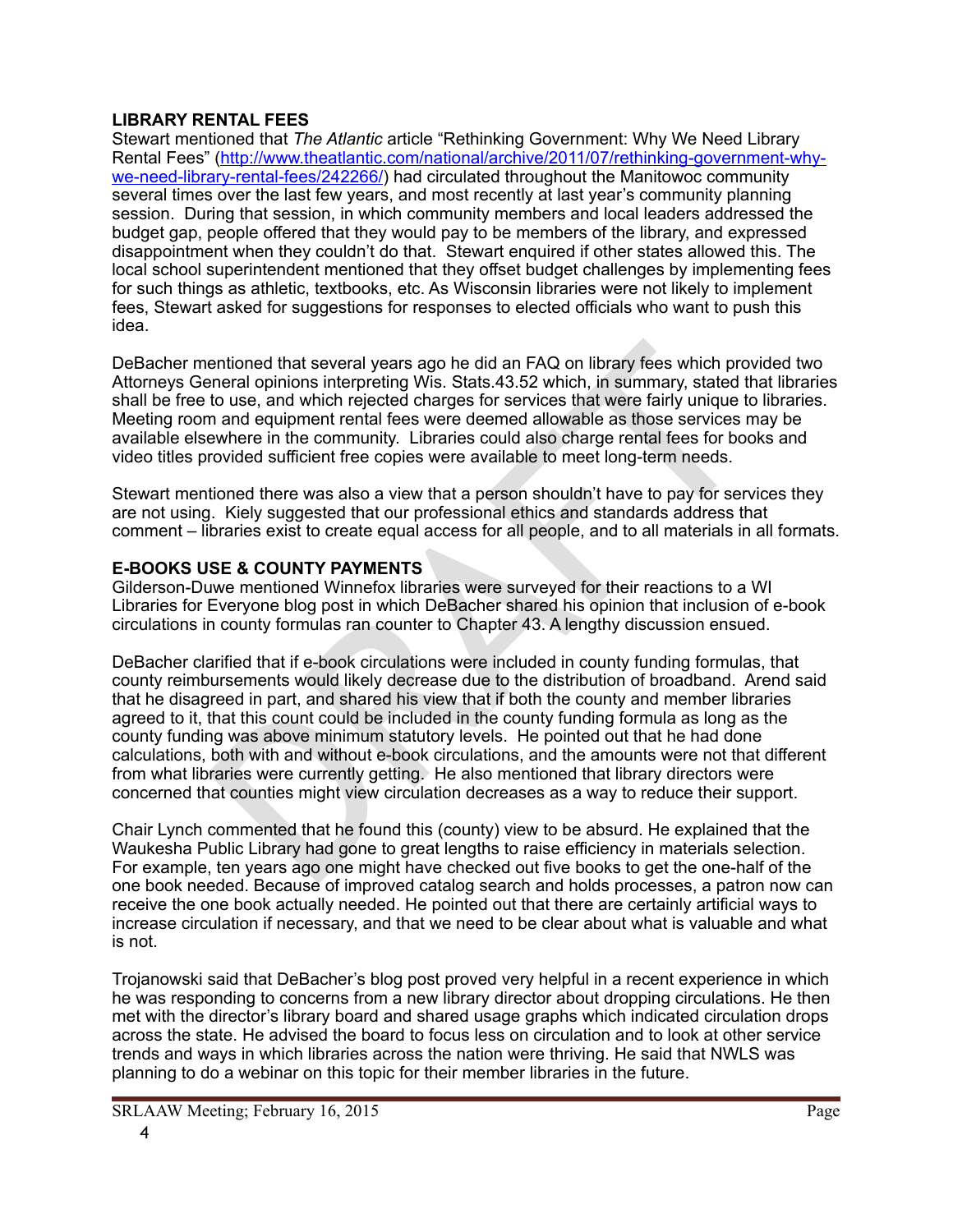Chair Lynch again cautioned against the application of artificial quantitative measures to a qualitative patron experience.

Trojanowski commented that circulation was easy to measure.

Gilderson-Duwe agreed it (circulation count) was a bad proxy, but that it also was a powerful one that was substantiated in Chapter 43 and funding formulas, and locked in the minds of funding authorities.

DeBacher stated that discussions prior to the implementation of Act 150 explored ways to represent nonresident use to total use. Because checkouts were often tracked by automated systems and because patron registration procedures were fairly consistent, circulation use was recommended. He wished the bill language calculated the ratio of nonresident use against total operating costs to come up with a county payment, rather than the cost per checkout multiplied by circulation.

## **E-RATE EFFICIENCIES**

because patron registration procedures were fairly consistent, circulation<br>of the wished the bill language calculated the ratio of nonresident use age<br>sts to come up with a county payment, rather than the cost per checkout Van Pelt asked DeBacher if there was a way to refine the e-rate reporting process in such a way that each library wouldn't have to complete the entire form. DeBacher replied that there wasn't anything to make reporting easier at this time, but explained that within two years only broadband and internet would be available for libraries as telephone service would be phased out. He reminded all that libraries applying for e-rate for their internet need to filter to be CIPAcompliant, and able to turn off the filter upon request. In many cases this makes e-rate more trouble than its worth. He noted that e-rate discounts do not apply to the cost of filters, only to the administrative cost of implementing filters.

## **STATE BUDGET DISCUSSION**

Chair Lynch stated that he didn't think there was a need for discussion on this topic as the draft budget was now available. However he solicited questions/comments about the budget and there were none.

## **IMPROVING COMMUNICATION, OPENNESS & TRANSPARENCY IN THE LIBRARY COMMUNITY**

Trojanowski shared his observation that communication within the library community was very uneven. He cited examples of helpful information sharing as well as situations where broader distribution would have been beneficial, and then challenged the group to do a better job of communication.

Morrill stated that DLT's blog was a good place to focus their energies, and that WiLS would work with DLT staff to more widely share their ILS presentation done at a recent COLAND meeting.

Chair Lynch suggested that information be aggregated/headquartered in one place.

Trojanowski said that this might work for a while, but one could forget to check it. A feed of some sort might be a good compromise.

DeBacher mentioned the DLT blog allows for guest blogs and suggested that people share ideas for posts with DLT. He indicated that DLT was investigating Google Communities as a way to transition from WISPUBLIB.

SRLAAW Meeting; February 16, 2015 Page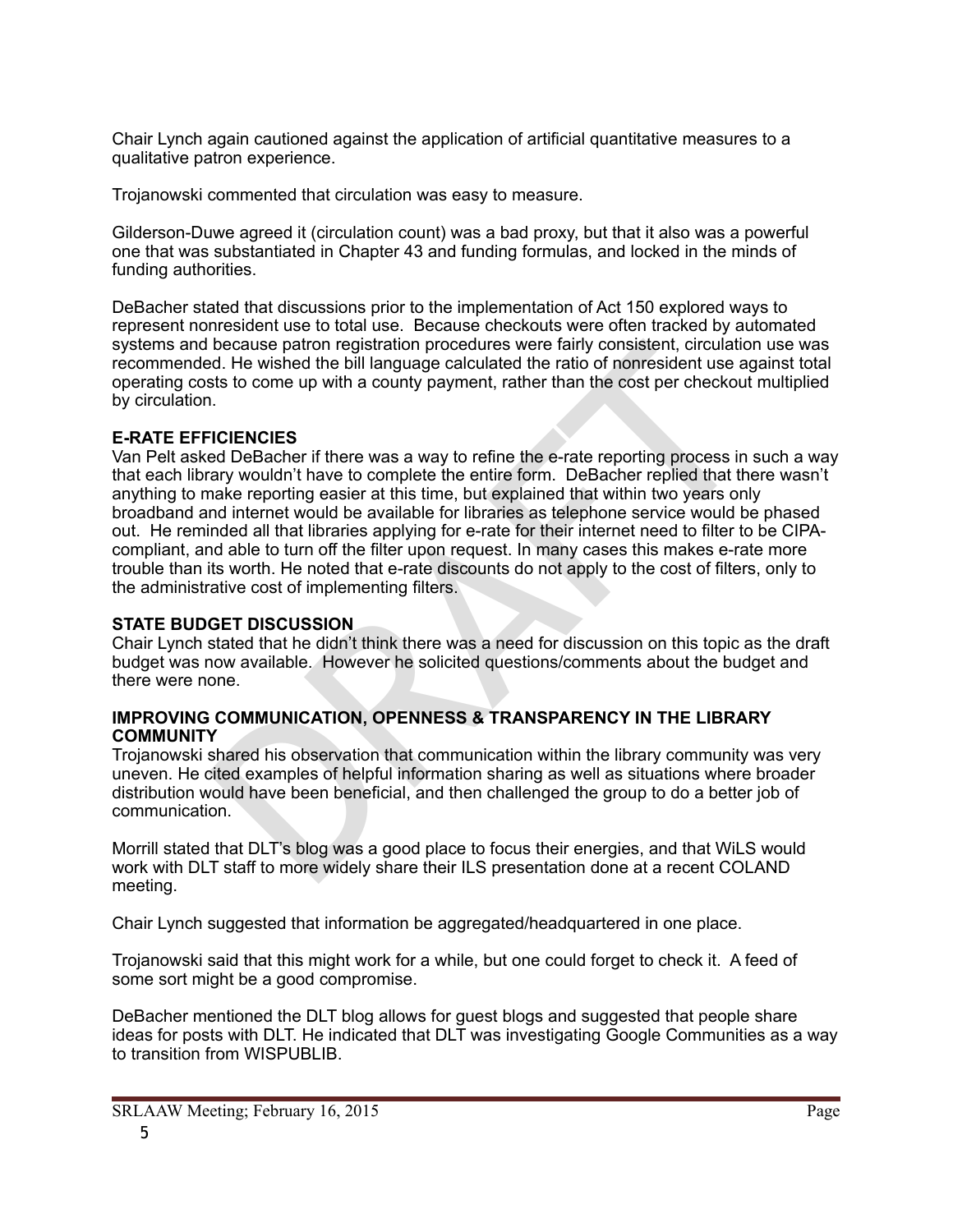Kiely expressed appreciation that this topic came up because communication was one of the most difficult things we have to do. As she was listening to the earlier she reflected on the assumptions we have about what people were hearing and about their buy-in for something, without it being tested. There was an important topic on today's agenda – COLAND – and when we communicate about it – we should think not about what is effective for us (the communicator) but on who needs to hear about it. All of us need to hear important information more than once, and the way people take in information varies with each individual. To really get buy in on important issues, there needs to be a communication plan designed to reach key individuals and as many individuals as possible. The strategy for the communication plan depends on the topic – there is no single strategy that will work for all issues. She said she would have liked more communication on COLAND activities.

Chair Lynch agreed that project updates would have been helpful.

agreed that project updates would have been helpful.<br>
Inted that receiving timely information on issues that limpact the library completed insure, heelesigning systems as a complicated issue, one that impact<br>
raries and ou Kiely commented that receiving timely information on issues that impact the library community in WI was really important. Redesigning systems was a complicated issue, one that impacts our individual libraries and our systems in different ways. She stated there was a lot of risk within this one agenda item and that we hadn't talked about the risk. Requesting \$500,000 was one scenario, what was another scenario? Having more open and timely conversation, instead of making sure every "t" was crossed and "I" was dotted before communicating and sharing information was not helpful. She suggested that if (COLAND) wanted to trust us to share the information in the way they (COLAND) wanted, that they needed to make sure we bought into it.

Trojanowski mentioned that he was okay if there wasn't buy in, however he wanted an opportunity to be heard. He said that we've talked about the value of keeping information close there was validity to that, but there was also a risk of losing control of the message. He emphasized that we each need to try to make sure that information about the good work we are doing reaches everybody.

Birtell mentioned how helpful the LEAN study and ILS report were to ESLS.

Trojanowski hoped this discussion would not end with this agenda. Chair Lynch too thought this discussion should be an ongoing agenda item.

# **AFFILIATED ORGANIZATION REPORTS**

**DLT:** In addition to what was mentioned earlier in the meeting, DeBacher announced: There was an opening on the LSTA Advisory Committee, and if anyone was interested to contact Terrie Howe. The next LAC meeting was in April. DLT planned to decrease the committee from 15 members to 12 to reduce issues of finding people who can attend meetings and to ease the cost of conducting meetings.

Jamie was still collecting collaborative activity data from system annual reports and would get that information out when it was completed.

Digital Learning Day was March 13<sup>th</sup>. Information was available at DigitalLibrary.org and Ryan would let people know how they could participate.

There was a collaborative CE pilot project for youth and special services staff that would provide \$5,000 (which was undesignated in the Growing WI Readers project) to a few systems who partnered in a regional way.